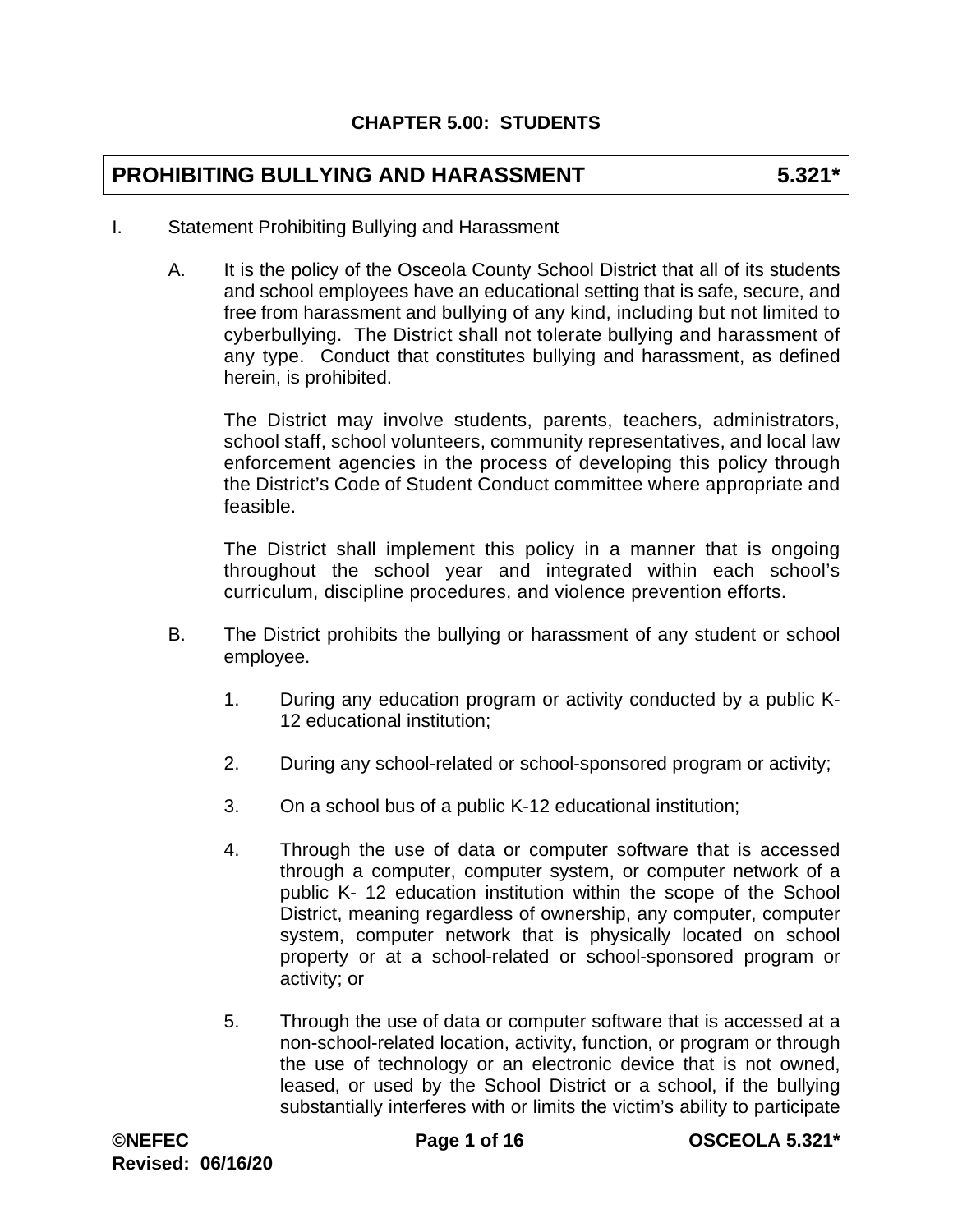in or benefit from the services, activities, or opportunities offered by a school or substantially disrupts the education process or orderly operation of a school. School staff is not required to monitor any non-school-related activity, function, or program.

#### II. Definitions

- A. Accused shall be defined as any District employee, consultant, contractor, agent, visitor, volunteer, parent, student, or other person in the school or outside the school at school-sponsored events, on school buses, and at training facilities or training programs sponsored by the District who is reported to have committed an act of bullying, whether formally or informally, verbally or in writing.
- B. Bullying includes cyberbullying and means systematically and chronically inflicting physical hurt or psychological distress on one or more students or employees. It is further defined as unwanted and repeated written, verbal, or physical behavior, including any threatening, insulting, or dehumanizing gesture, by a student or adult, that is severe or pervasive enough to create an intimidating, hostile, or offensive educational environment; cause discomfort or humiliation; or unreasonably interfere with the individual's school performance or participation; and may involve but is not limited to:
	- 1. Teasing;
	- 2. Social Exclusion;
	- 3. Threat;
	- 4. Intimidation;
	- 5. Stalking;
	- 6. Cyberstalking;
	- 7. Physical violence;
	- 8. Theft;
	- 9. Sexual, religious, or racial harassment;
	- 10. Public or private humiliation; or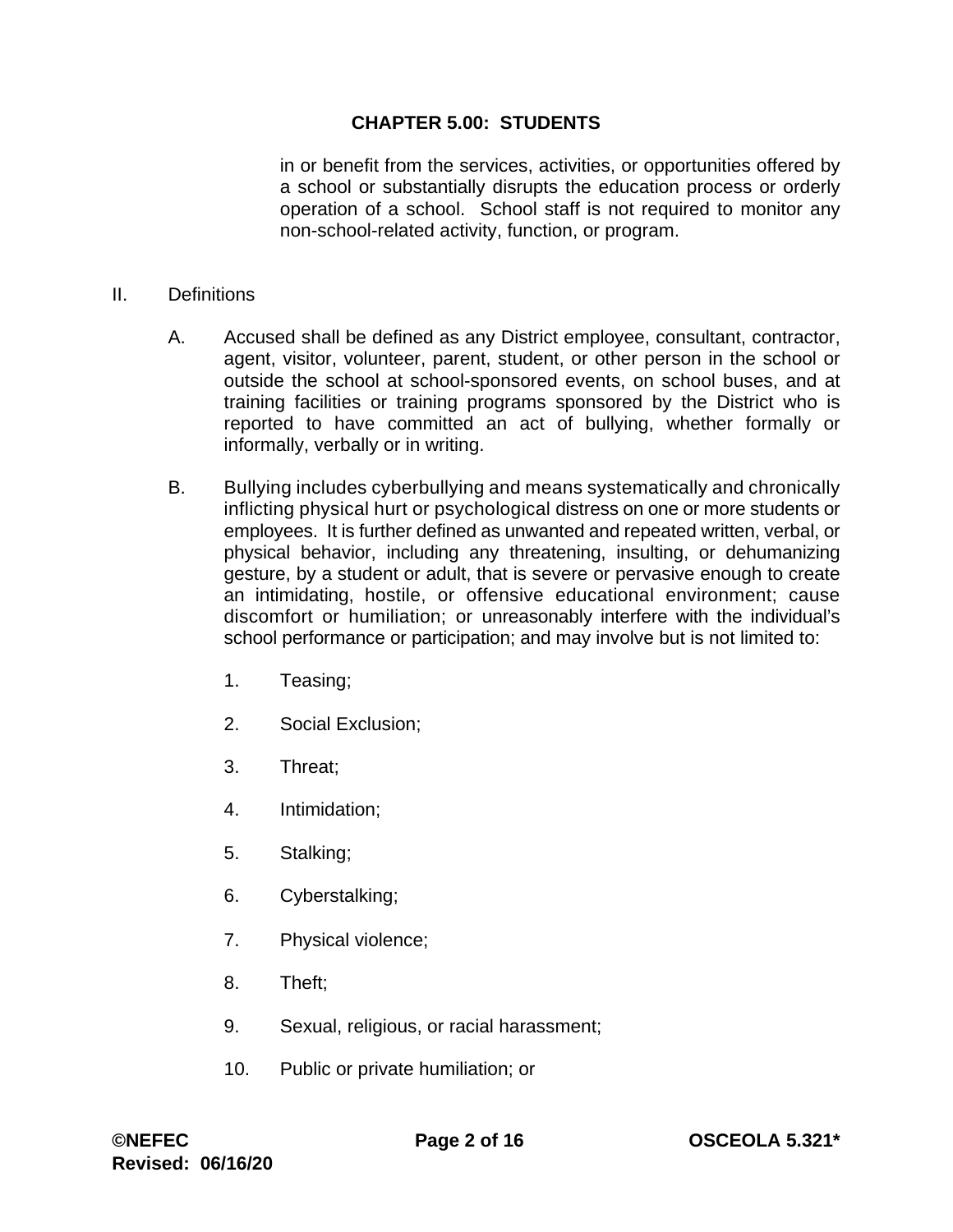11. Destruction of property.

The term bullying shall include cyberbullying whether or not specifically stated.

- C. Complainant shall be defined as any School District employee, consultant, contractor, agent, visitor, volunteer, parent, student, or other person who formally or informally makes a report of bullying, orally or in writing.
- D. Cyberbullying means bullying through the use of technology or any electronic communication, which includes, but is not limited to, any transfer of signs, signals, writing, images, sounds, data or intelligence of any nature transmitted in whole or in part by a wire, radio, electromagnetic system, photo-electronic system, or photo-optical system, including, but not limited to, electronic mail, Internet communications, instant messages, or facsimile communications. Cyberbullying includes the creation of a webpage or weblog in which the creator assumes the identity of another person, or the knowing impersonation of another person as the author of posted content or messages, if the creation or impersonation creates any of the conditions enumerated in the definition of bullying. Cyberbullying also includes the distribution by electronic means of a communication to more than one person or the posting of material on an electronic medium that may be accessed by one or more persons, if the distribution or posting creates any of the conditions enumerated in the definition of bullying.
- E. Harassment means any threatening, insulting or dehumanizing gesture, use of data or computer software, or written, verbal or physical conduct directed against a student or school employee that:
	- 1. Places a student or school employee in reasonable fear of harm to his/ her person or damage to his/her property;
	- 2. Has the effect of substantially interfering with a student's educational performance, opportunities, or benefits;
	- 3. Has the effect of substantially negatively impacting a student's or employee's emotional or mental well-being; or
	- 4. Has the effect of substantially disrupting the orderly operation of a school.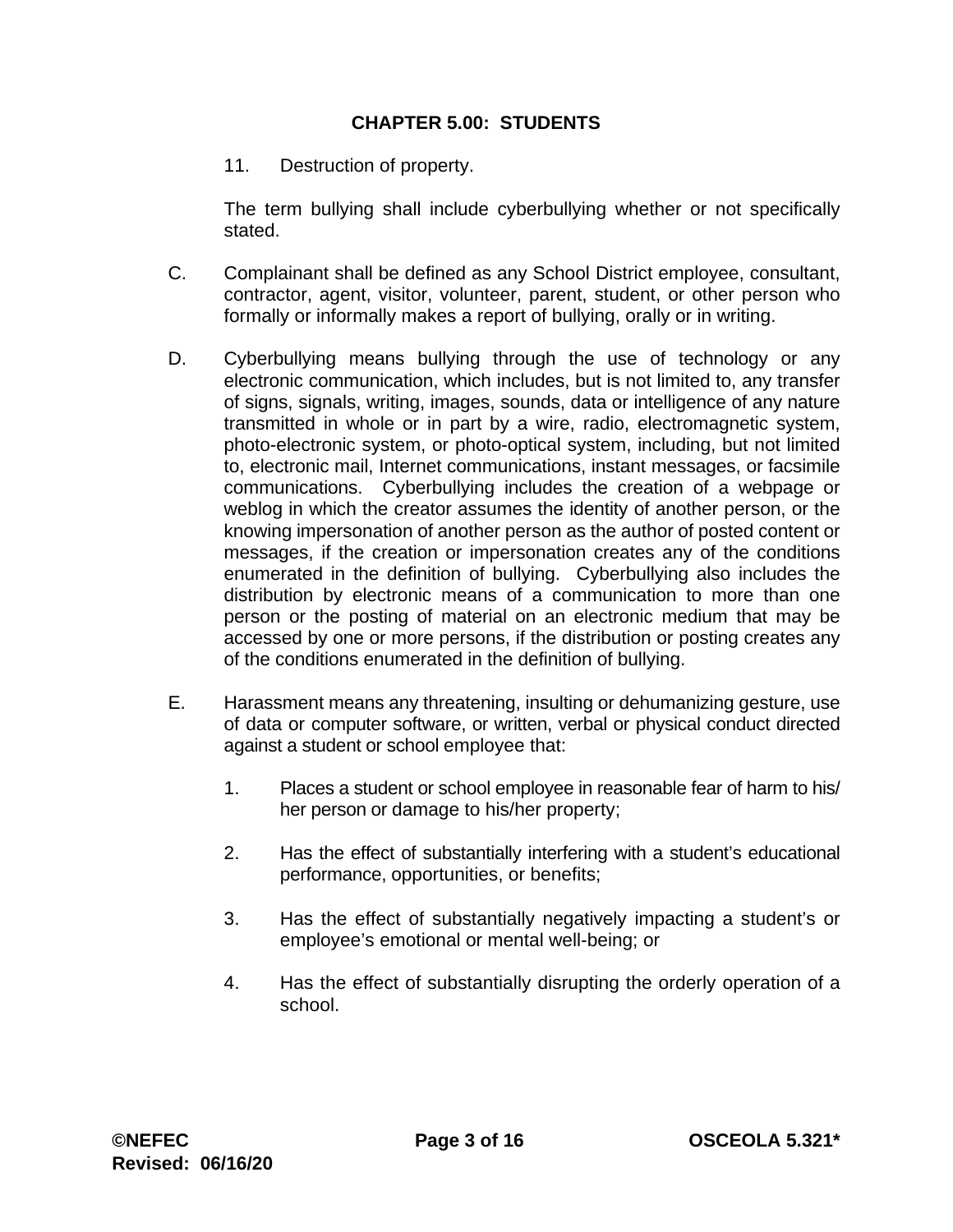- F. Bullying, cyberbullying, cyberstalking, and harassment also encompass:
	- 1. Retaliation against a student or school employee by another student or school employee for asserting or alleging an act of bullying or harassment. Reporting an act of bullying or harassment that is not made in good faith is considered retaliation.
	- 2. Perpetuation of conduct listed in the definition of bullying or harassment by an individual or group with intent to demean, dehumanize, embarrass, or cause emotional or physical harm to a student or school employee by:
		- a. Incitement or coercion;
		- b. Accessing or knowingly and willingly causing or providing access to data or computer software through a computer, computer system, or computer network within the scope of the District school system;
		- c. Acting in a manner that has an effect substantially similar to the effect of bullying or harassment.
- G. Cyberstalking as defined in s. 784.048(1)(d), F.S., means to engage in a course of conduct to communicate, or to cause to be communicated, words, images, or language by or through the use of electronic mail or electronic communication, directed at a specific person, causing substantial emotional distress to that person and serving no legitimate purpose.
- III. Behavior Standards
	- A. The Osceola County School District expects students to conduct themselves as appropriate for their levels of development, maturity, and demonstrated capabilities with a proper regard for the rights and welfare of other students and school staff, the educational purpose underlying all school activities, and the care of school facilities and equipment.
	- B. The District believes that standards for student behavior must be set cooperatively through interaction among the students, parents/legal guardians, staff, and community members producing an atmosphere that encourages students to grow in self-discipline. The development of this atmosphere requires respect for self and others, as well as for District and community property on the part of students, staff, and community members. Because students learn by example, school administrators,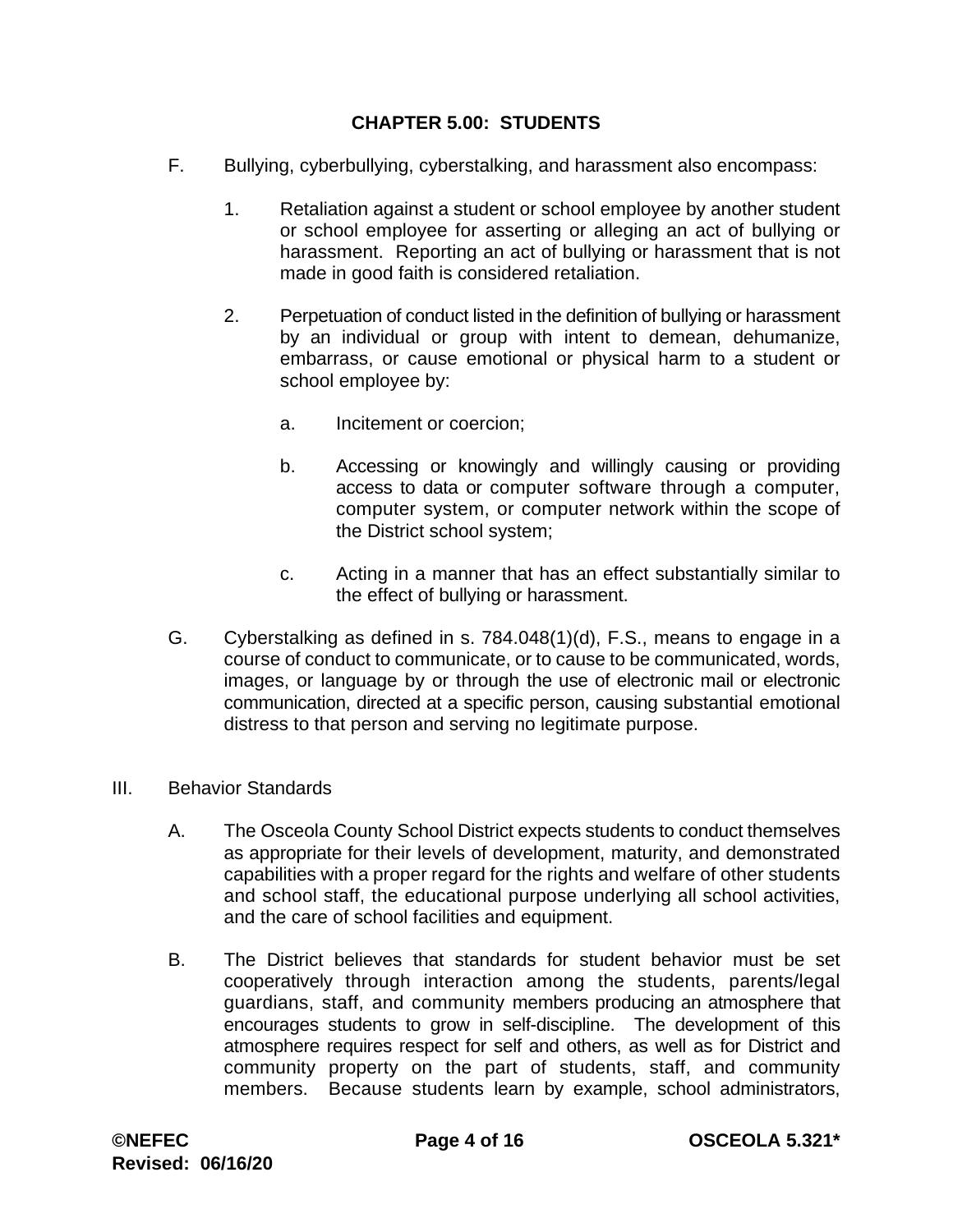faculty, staff, and volunteers will demonstrate appropriate behavior, treat others with civility and respect, and refuse to tolerate bullying or harassment.

- C. The District upholds that bullying and harassment of any student or school employee is prohibited:
	- 1. During any education program or activity conducted by a public K-12 educational institution;
	- 2. During any school-related or school-sponsored program or activity;
	- 3. On a school bus of a public K-12 educational institution;
	- 4. Through the use of data or computer software that is accessed through a computer, computer system, or computer network of a public K-12 education institution within the scope of the school district, meaning regardless of ownership, any computer, computer system, or computer network that is physically located on school property or at a school-related or school-sponsored program or activity; or
	- 5. Through the use of data or computer software that is accessed at a non-school-related location, activity, function, or program or through the use of technology or an electronic device that is not owned, leased, or used by a school district or school, if the bullying substantially interferes with or limits the victim's ability to participate in or benefit from the services, activities, or opportunities offered by a school or substantially disrupts the education process or orderly operation of a school.
	- 6. This section does not require a school to staff or monitor any nonschool-related activity, function, or program.
- IV. Consequences
	- A. Committing an act of bullying or harassment
		- 1. Concluding whether a particular action or incident constitutes a violation of this policy requires a determination based on all of the facts and surrounding circumstances. The physical location or time of access of a computer-related incident cannot be raised as a defense in any disciplinary action.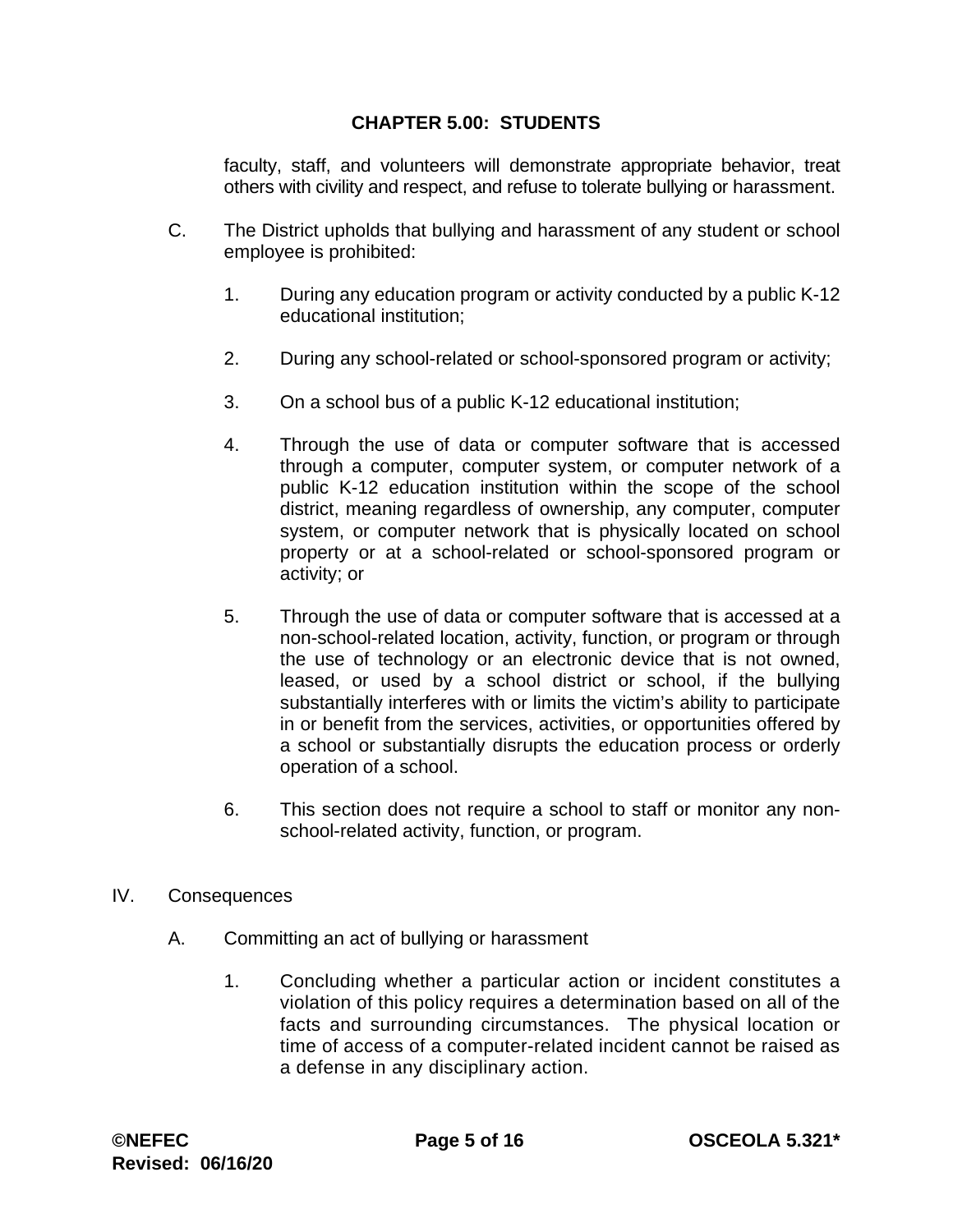- 2. Consequences and appropriate remedial action for students who commit acts of bullying or harassment may range from positive behavioral interventions up to and including suspension or expulsion, as outlined in the *Code of Student Conduct*.
- 3. Consequences and appropriate remedial action for a school employee, found to have committed an act of bullying or harassment, shall be determined in accordance with District policies, procedures, and agreements. Additionally, egregious acts of harassment by certified educators may result in a sanction against an educator's state issued certificate. (See State Board of Education Rule6A-10.081, FAC, *The Principles of Professional Conduct of the Education Profession in Florida*.)
- 4. Consequences and appropriate remedial action for a visitor or volunteer, found to have committed an act of bullying or harassment, shall be determined by the school administrator after consideration of the nature and circumstances of the act, including reports to appropriate law enforcement officials.
- B. Wrongful and intentional accusation of an act of bullying or harassment
	- 1. Consequences and appropriate remedial action for a student, found to have accused wrongfully and intentionally another as a means of bullying or harassment, range from positive behavioral interventions up to and including suspension or expulsion, as outlined in the *Code of Student Conduct*.
	- 2. Consequences and appropriate remedial action for a school employee, found to have accused wrongfully and intentionally another as a means of bullying or harassment, shall be determined in accordance with District policies, procedures, and agreements.
	- 3. Consequences and appropriate remedial action for a visitor or volunteer, found to have accused wrongfully and intentionally another as a means of bullying or harassment shall be determined by the school administrator after consideration of the nature and circumstances of the act, including reports to appropriate law enforcement officials.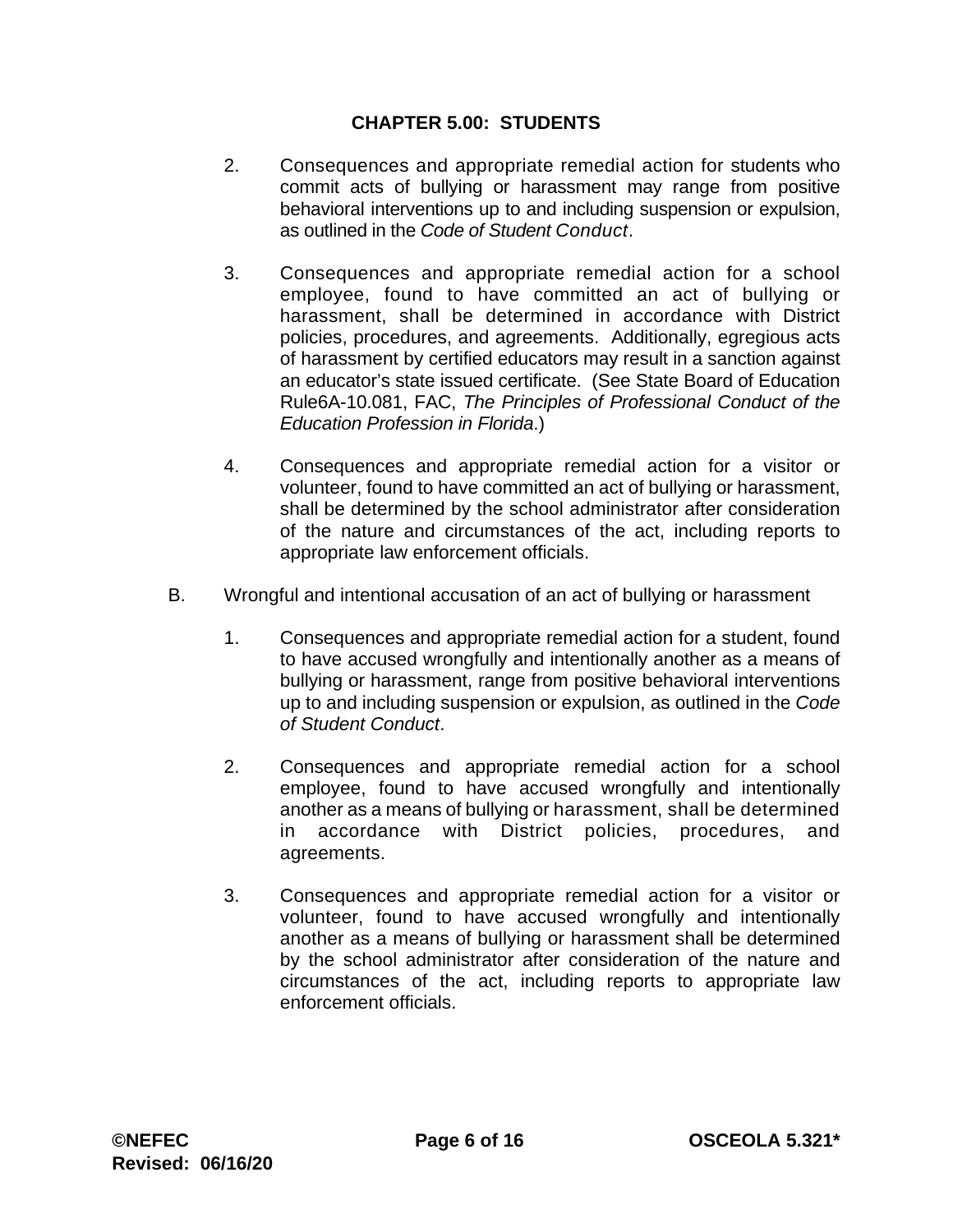- V. Reporting an Act of Bullying or Harassment
	- A. At each school, the principal or the principal's designee shall be responsible for receiving complaints alleging violations of this policy.
	- B. All school employees are required to report alleged violations of this policy to the principal or the principal's designee.
	- C. All other members of the school community, including students, parents/legal guardians, volunteers, and visitors are encouraged to report any act that may be a violation of this policy anonymously or in person to the principal or principal's designee.
	- D. The principal or designee of each school in the District shall enforce this policy and prominently publicize to students, staff, volunteers, and parents/legal guardians, the District's procedures for how a report of bullying or harassment may be filed either in person or anonymously and how this report will be acted upon.
	- E. The victim of bullying or harassment, anyone who witnessed the bullying or harassment, and anyone who has credible information that an act of bullying or harassment has taken place may file a report of bullying or harassment.
	- F. A school employee, school volunteer, student, parent/legal guardian or other persons who promptly reports in good faith an act of bullying or harassment to the appropriate school official and who makes this report in compliance with the procedures set forth in the District policy is immune from a cause of action for damages arising out of the reporting itself or any failure to remedy the reported incident.
	- G. Submission of a good faith complaint or report of bullying or harassment will not affect the complainant or reporter's future employment, grades, learning or working environment, or work assignments.
	- H. Any written or oral reporting of an act of bullying or harassment shall be considered an official means of reporting such act(s).
	- I. Reports may be made anonymously, but formal disciplinary action may not be based solely upon an anonymous report.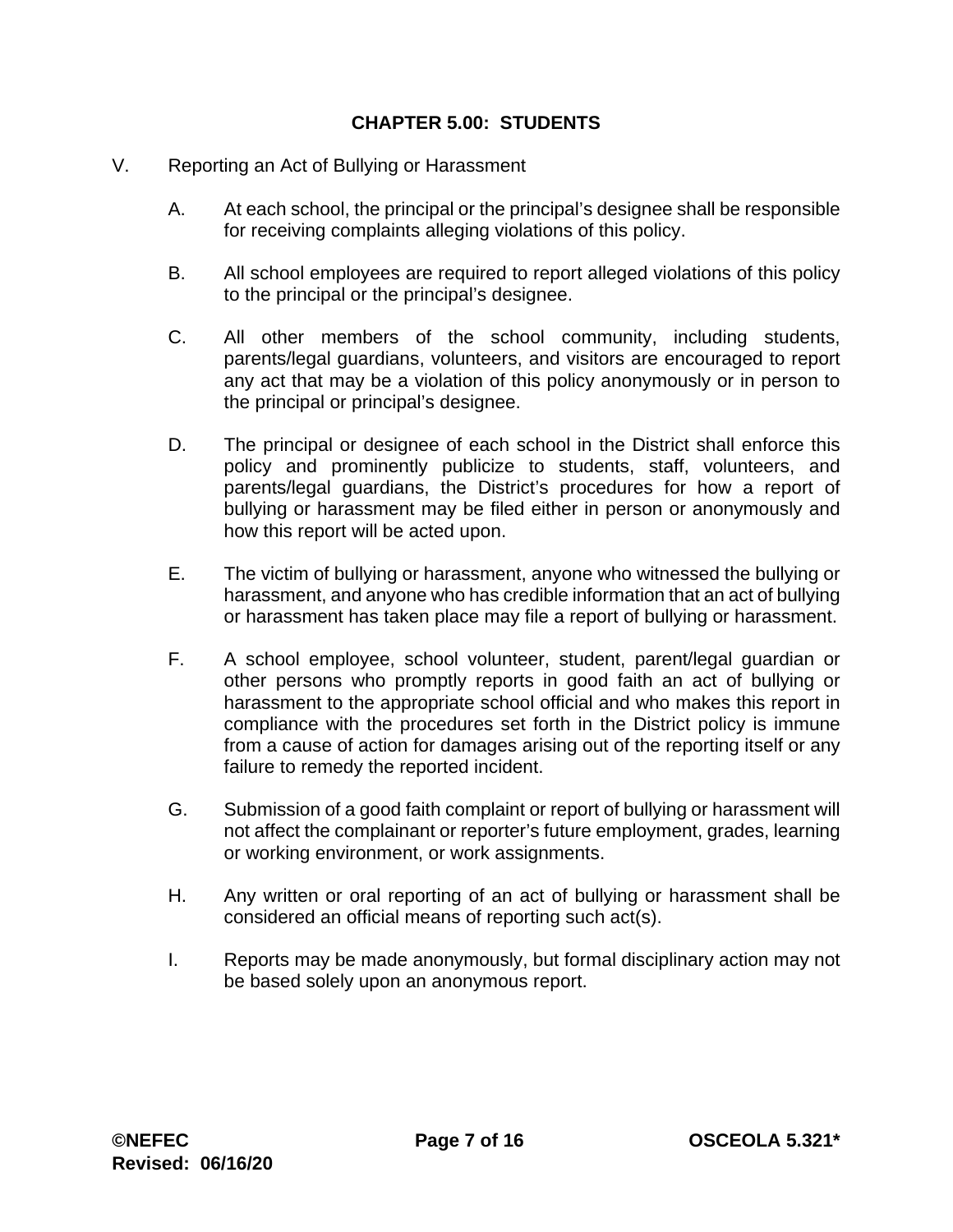- VI. Investigation of a Report of Bullying or Harassment
	- A. The investigation of a reported act of bullying or harassment is deemed a school-related activity and shall begin with a report of such an act. Incidents that require a reasonable investigation when reported to appropriate school authorities shall include alleged incidents of bullying or harassment committed against a student while the student is en route to school aboard a school bus or at a school bus stop.
	- B. The principal or designee shall select an individual(s), employed by the school and trained in investigative procedures, to initiate the investigation. The person may not be the accused perpetrator (harasser or bully) or victim.
	- C. Documented interviews of the victim, alleged perpetrator, and witnesses shall be conducted privately, separately, and shall be confidential. Each individual (victim, alleged perpetrator, and witnesses) will be interviewed separately and at no time will the alleged perpetrator and victim be interviewed together.
	- D. The investigator shall collect and evaluate the facts including but not limited to:
		- 1. Description of incident(s) including nature of the behavior;
		- 2. Context in which the alleged incident(s) occurred;
		- 3. How often the conduct occurred;
		- 4. Whether there were past incidents or past continuing patterns of behavior;
		- 5. The relationship between the parties involved;
		- 6. The characteristics of parties involved, *i.e.*, grade, age;
		- 7. The identity and number of individuals who participated in bullying or harassing behavior;
		- 8. Where the alleged incident(s) occurred;
		- 9. Whether the conduct adversely affected the student's education or educational environment;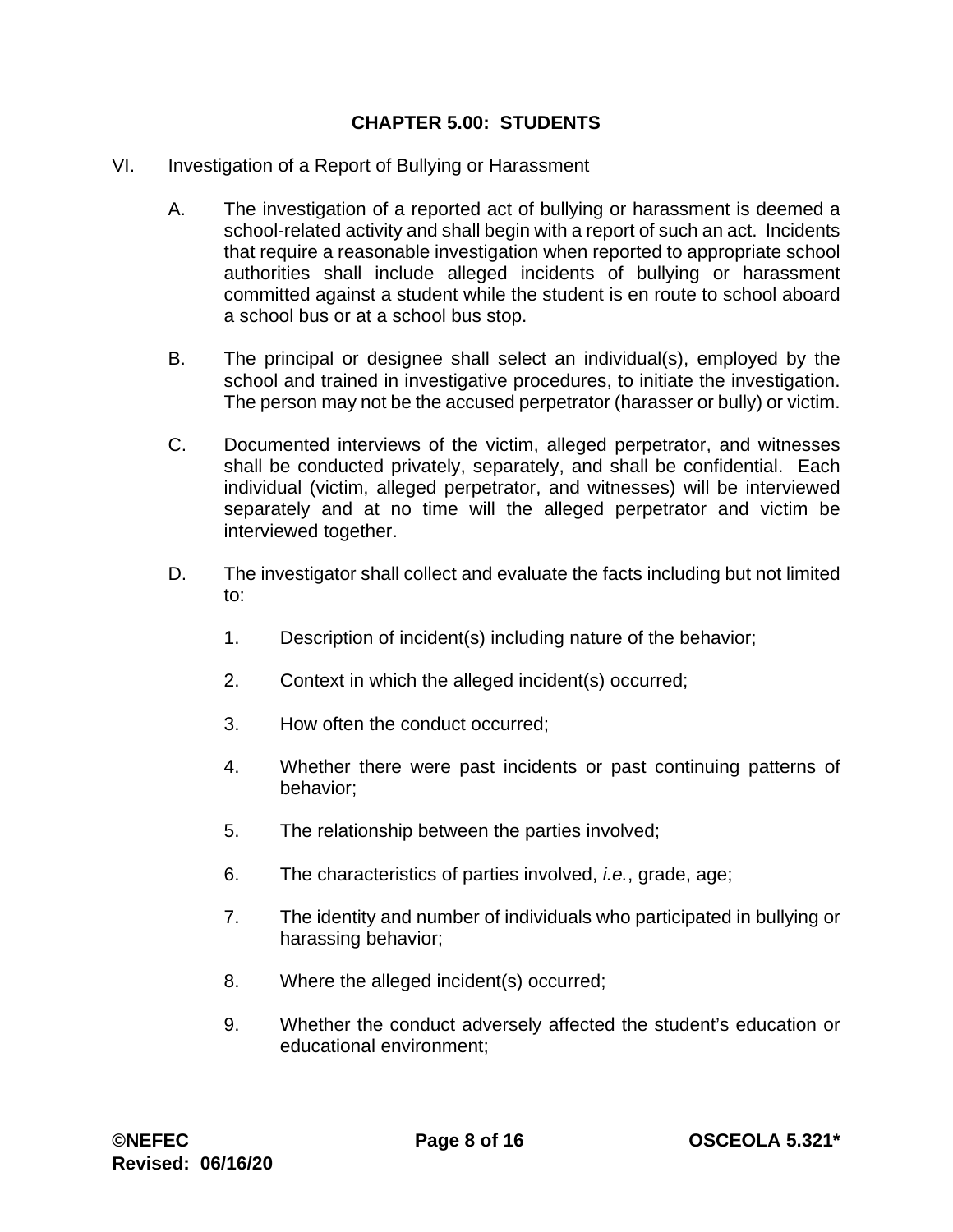- 10. Whether the alleged victim felt or perceived an imbalance of power as a result of the reported incident; and
- 11. The date, time, and method in which the parents/ legal guardians of all parties involved were contacted.
- E. Whether a particular action or incident constitutes a violation of this policy shall require a determination based on all the facts and surrounding circumstances and shall include:
	- 1. Recommended remedial steps necessary to stop the bullying and/or harassing behavior; and
	- 2. A written final report to the principal.
- F. A maximum of ten (10) school days shall be the limit from the initial filing of incidents and completion of the investigative procedural steps.
- G. The highest level of confidentiality possible will be upheld regarding the submission of a complaint or a report of bullying and/or harassment and the investigative procedures that follow.
- VII. Investigation to Determine Whether a Reported Act of Bullying or Harassment is Within the Scope of the District
	- A. The principal or designee will assign an individual(s) who is trained in investigative procedures to initiate an investigation of whether an act of bullying or harassment is within the scope of the School District.
	- B. The trained investigator(s) will provide a report on results of investigation with recommendations for the principal to make a determination if an act of bullying or harassment falls within the scope of the District.
		- 1. If it is within the scope of the District, a thorough investigation shall be conducted.
		- 2. If it is outside the scope of the District and determined a criminal act, the principal shall refer the incident(s) to appropriate law enforcement.
		- 3. If it is outside the scope of the District and determined not a criminal act, the principal or designee shall inform the parents/legal guardians of all students involved.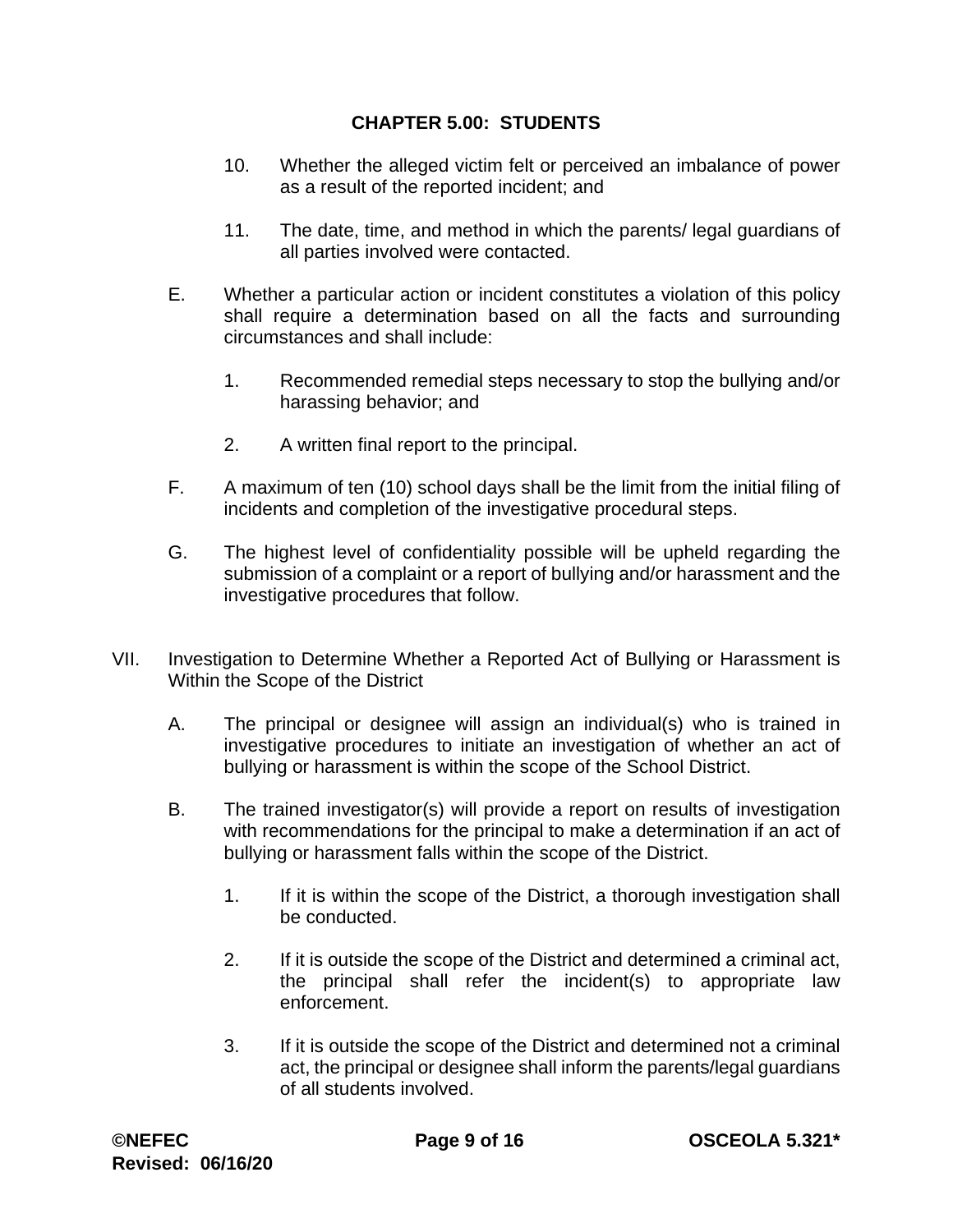- C. Computers without web-filtering software or computers with web-filtering software that is disabled shall be used when complaints of cyberbullying are investigated.
- VIII. Notification to Parents/Guardians of Incidents of Bullying or Harassment
	- A. Immediate notification to the parents/legal guardians of a victim of bullying or harassment
		- 1. The principal, or designee, shall promptly report via telephone, personal conference, and/or in writing, the occurrence of any incident of bullying or harassment as defined by this policy to the parent or legal guardian of all students involved on the same day an investigation of the incident(s) has been initiated. Notification must be consistent with the student privacy rights under the applicable provisions of the Family Educational Rights and Privacy Act of 1974 (FERPA).
		- 2. If the bullying or harassment incident results in the perpetrator being charged with a crime, the principal, or designee, shall by telephone or in writing by first class mail, inform the parents/legal guardian of the victim(s) involved in the bullying or harassment incident about the Unsafe School Choice Option ( Every Student Succeeds Act, Title VIII, Part F, Subpart 2, Section 8532) that states ". . .a student who becomes a victim of a violent criminal offense, as determined by State law, while in or on the grounds of a public elementary school or secondary school that the student attends, be allowed to attend a safe public elementary school or secondary school within the local educational agency, including a public charter school."
	- B. Immediate notification to the parents/legal guardians of the perpetrator of an act bullying or harassment

The principal, or designee, shall promptly report via telephone, personal conference, and/or in writing, the occurrence of any incident of bullying or harassment as defined by this policy to the parent or legal guardian of all students involved on the same day an investigation of the incident(s) has been initiated. Notification must be consistent with the student privacy rights under the applicable provisions of the Family Educational Rights and Privacy Act of 1974 (FERPA).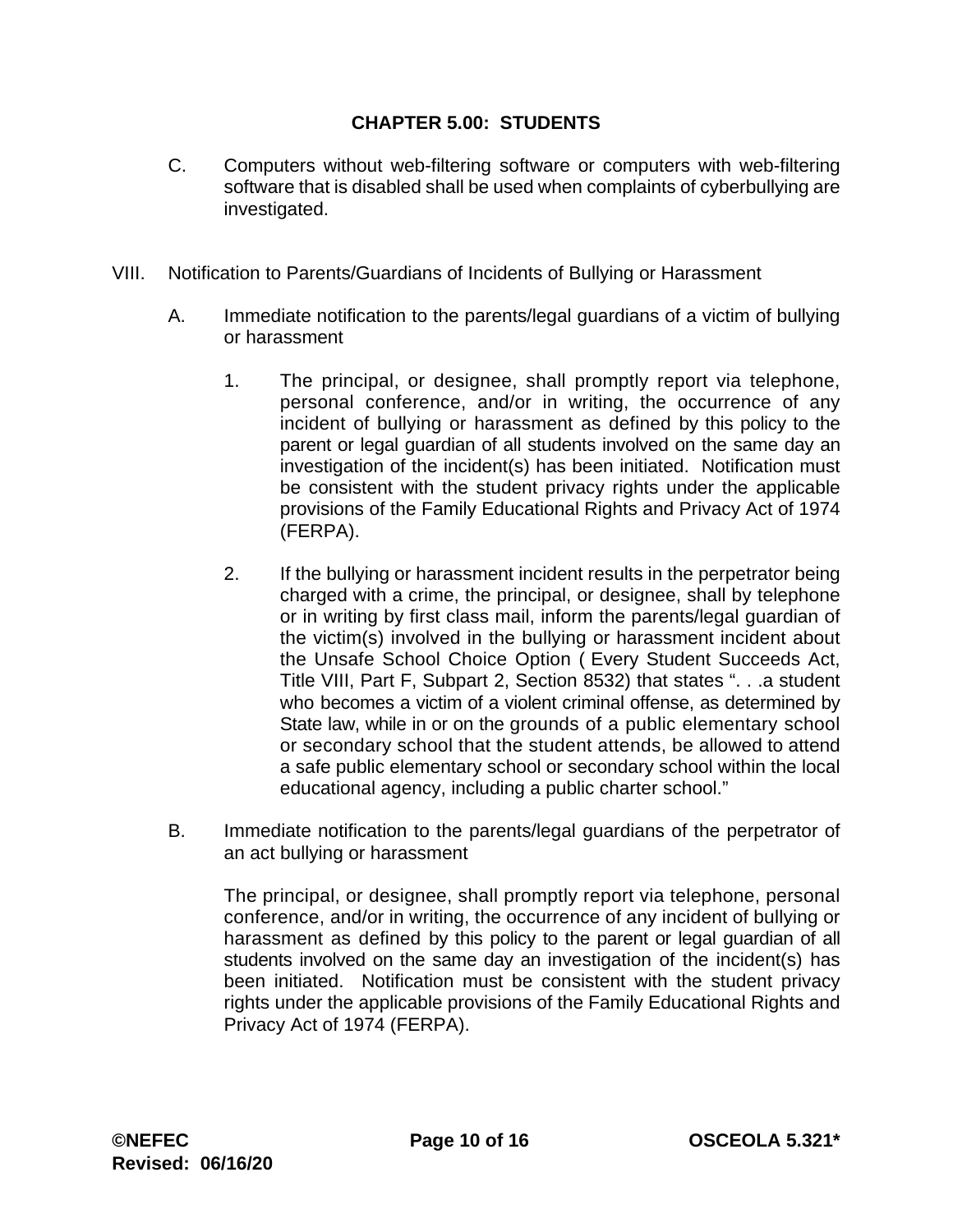C. Notification to local agencies where criminal charges may be pursued

Once the investigation has been completed and it has been determined that criminal charges may be pursued against the perpetrator, all appropriate local law enforcement agencies will be notified by telephone and/or in writing.

IX. Referral of Victims and Perpetrators of Bullying or Harassment for Counseling

When bullying or harassment is suspected or when a bullying or harassment incident is reported, counseling services shall be made available to the victim(s), perpetrator(s), and parents/guardians.

- A. The teacher or parent/legal guardian may request informal consultation with a school counselor and/ or trained School District mental health staff, such as a school social worker or school psychologist, to determine the severity of concern and appropriate steps to address the concern. The teacher may request that the involved student's parents or legal guardian are included.
- B. School personnel or the parent/legal guardian may refer a student to the school intervention team (or equivalent school-based team with a problemsolving focus) for consideration of appropriate services. Parent or legal guardian involvement shall be required when the student is referred to the intervention team.
- C. If a formal discipline report or formal complaint is made, the principal or designee must refer the student(s) to the school intervention team for determination of counseling support and interventions. Parent or legal guardian involvement shall be required.
- D. A school-based component to address intervention and assistance shall be utilized by the intervention team. The intervention team may recommend:
	- 1. Counseling and support to address the needs of the victims of bullying or harassment;
	- 2. Research-based counseling or interventions to address the behavior of the students who bully and harass others, *e.g.*, empathy training, anger management; and/or
	- 3. Research-based counseling or interventions, which include assistance and support provided to parents/legal guardians, if deemed necessary or appropriate.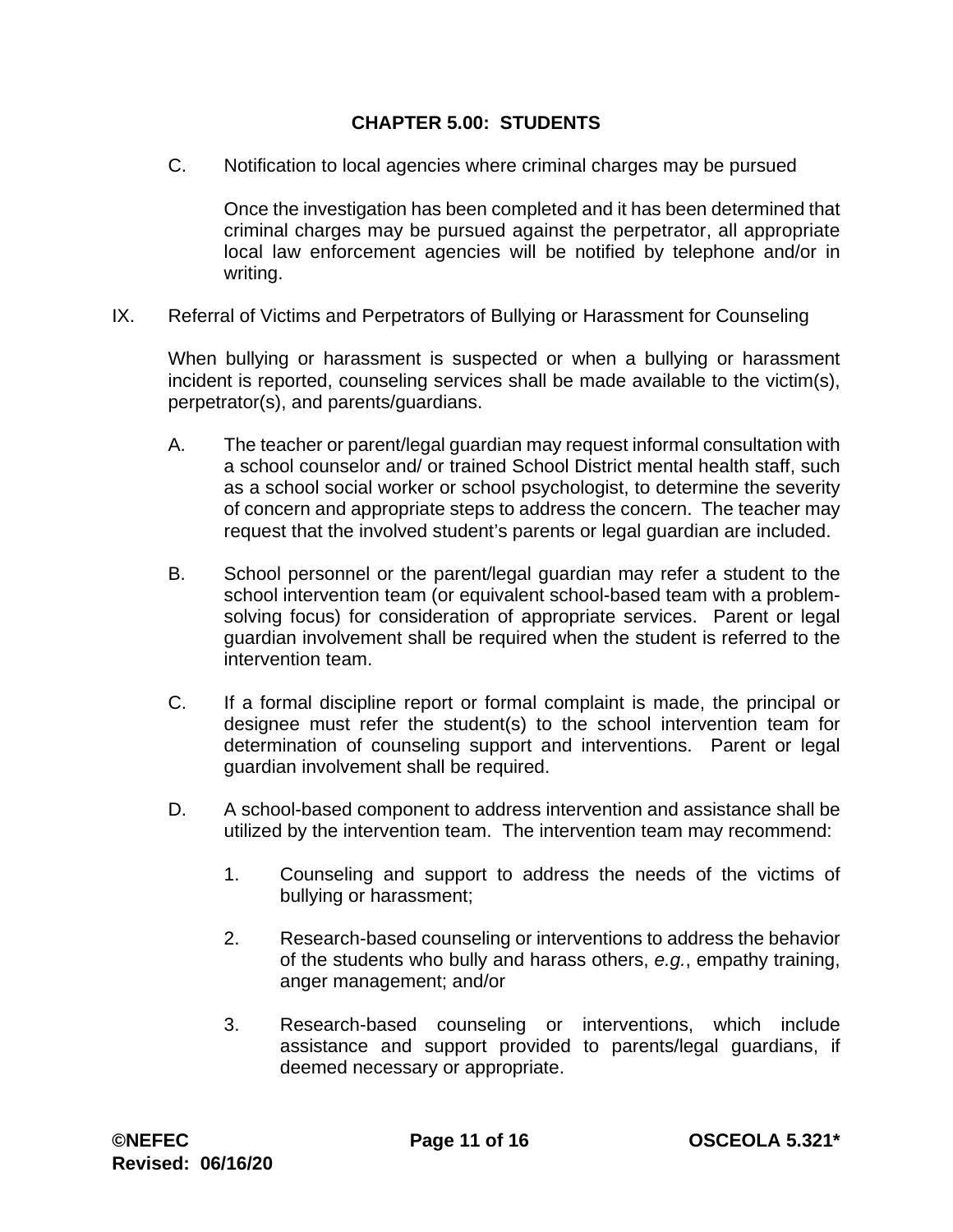- X. Reporting Incidents of Bullying and Harassment
	- A. Incidents of bullying or harassment shall be reported in the school's report of data concerning school safety and discipline data required under s. 1006.09(6), F.S. The report shall include:
		- 1. Each incident of bullying or harassment and the resulting consequences, including discipline and referrals [reported using the appropriate School Environmental Safety Incident Reporting (SESIR) codes as "BUL" for "bullying or "HAR" for harassment];
		- 2. In a separate section, each reported incident of bullying or harassment that does not meet the criteria of a prohibited act under this section (reported using the appropriate SESIR codes as "UBL" for "unsubstantiated bullying" or "UHR" for "unsubstantiated harassment") with recommendations regarding such incidents; and
		- 3. Cyberbullying incidents are to be included within the bullying incidents category.
	- B. The District will utilize Florida's School Environmental Safety Incident Reporting (SESIR) Statewide Report on School Safety and Discipline Data, which includes bullying/ harassment as an incident code as well as bullying-related as a related element code.

The SESIR definition of *bullying* is systematically and chronically inflicting physical hurt or psychological distress on one or more students or employees that is severe or pervasive enough to create an intimidating, hostile, or offensive environment; or unreasonably interfere with the individual's school performance or participation.

The SESIR definition of *harassment* is any threatening, insulting, or dehumanizing gesture, use of data or computer software, or written, verbal, or physical conduct that 1) places a student or school employee in reasonable fear of harm to his or her person or damage to his or her property, 2) has the effect of substantially interfering with a student's educational performance, opportunities, or benefits, or 3) has the effect of substantially disrupting the orderly operation of a school including any course of conduct directed at a specific person that causes substantial emotional distress in such a person and serves no legitimate purpose.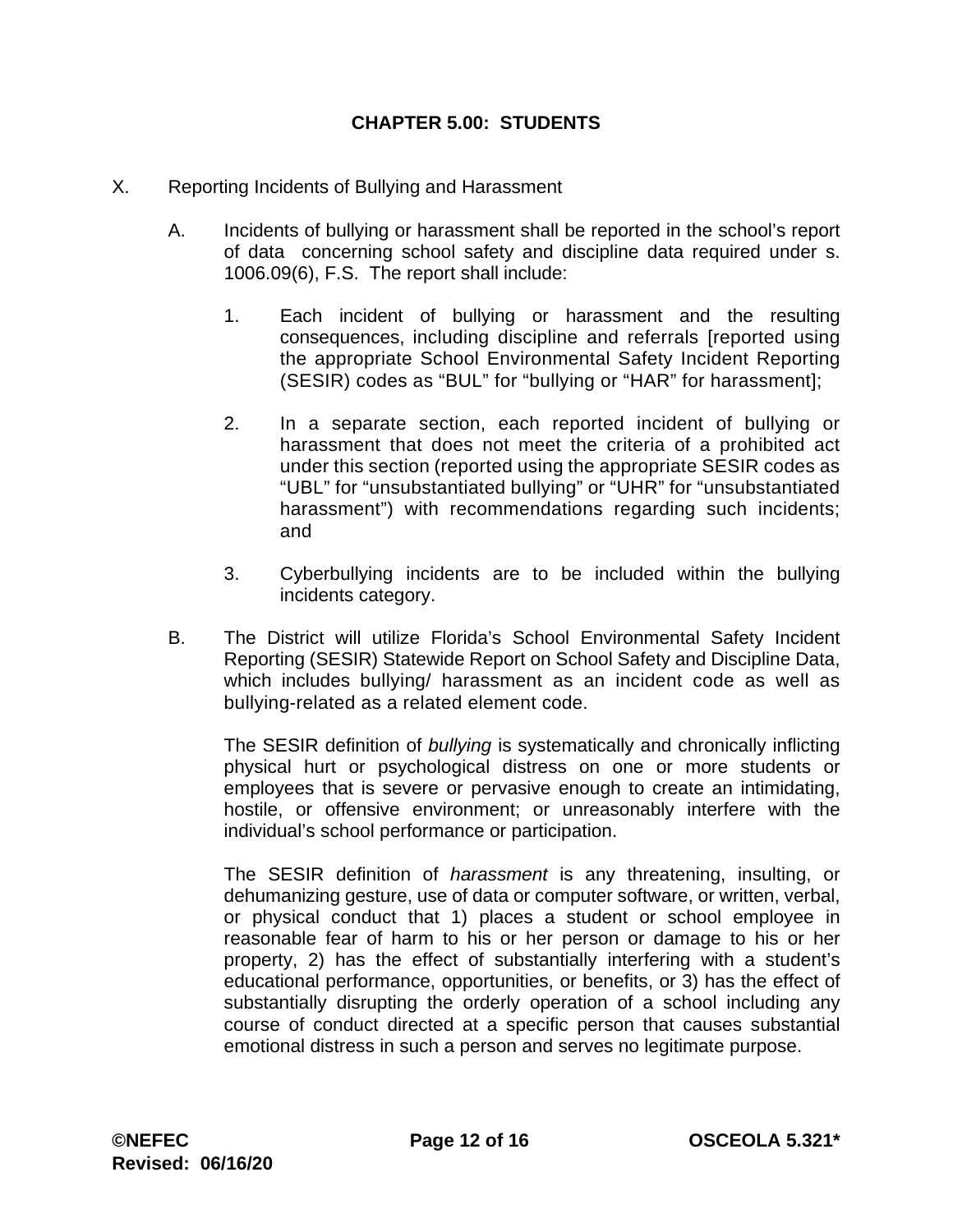- 1. Bullying / harassment incidents shall be reported in SESIR with the bullying or harassment code.
- 2. If the bullying or harassment results in any of the following SESIR incidents, the incident will be coded appropriately using the relevant incident code and the bullying-related code. Such incidents are:
	- a. Alcohol
	- b. Arson
	- c. Battery
	- d. Breaking and Entering
	- e. Disruption on Campus
	- f. Drug Sale/ Distribution Excluding Alcohol
	- g. Drug Use/ Possession Excluding Alcohol
	- h. Fighting
	- i. Homicide
	- j. Kidnapping
	- k. Larceny/Theft
	- l. Robbery
	- m. Sexual Battery
	- n. Sexual Harassment
	- o. Sexual Offenses
	- p. Threat/ Intimidation
	- q. Tobacco
	- r. Trespassing
	- s. Vandalism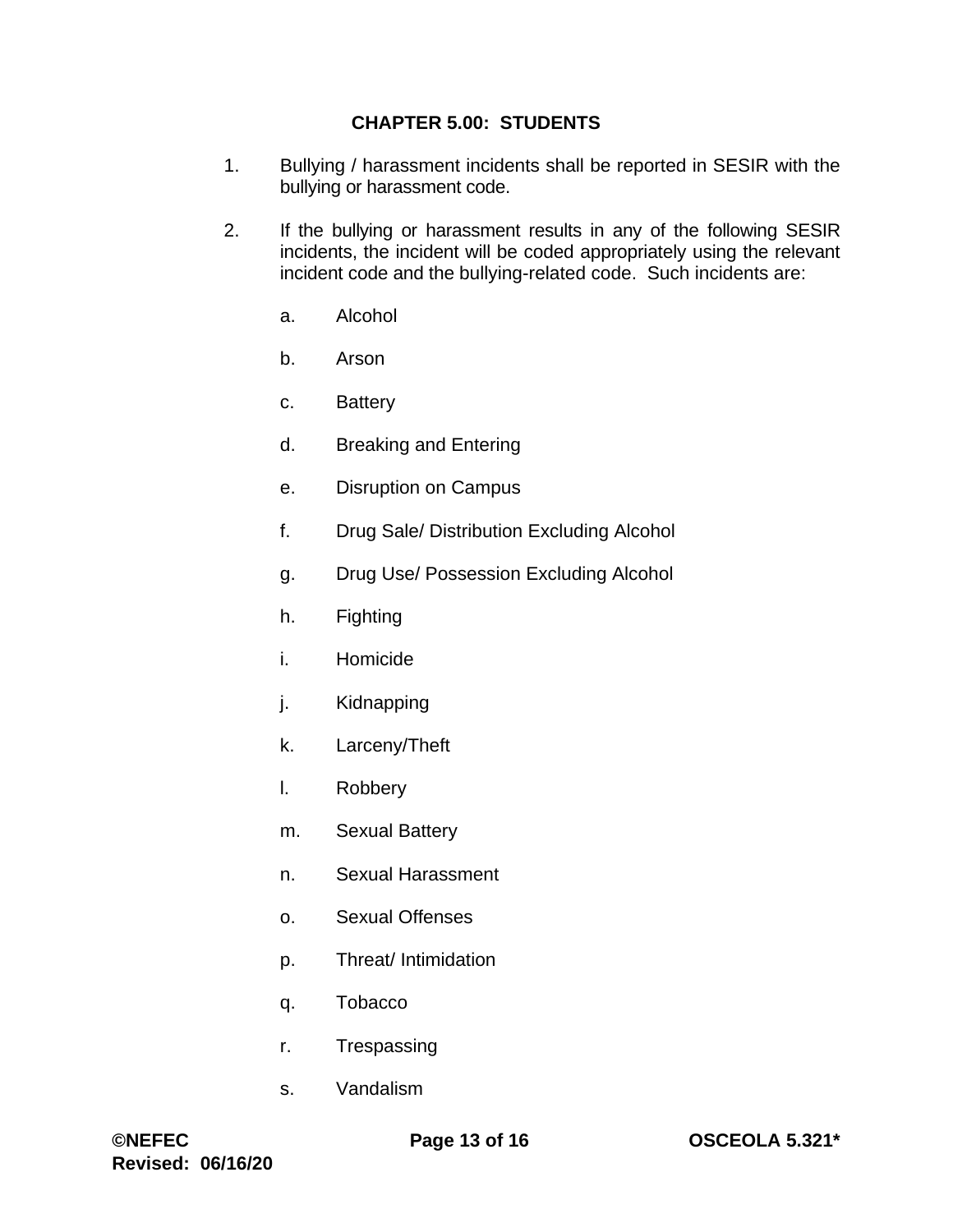- t. Weapons Possession
- u. Other Major (Other major incidents that do not fit within the other definitions)
- C. Discipline and referral data shall be recorded in Student Discipline/Referral Action Report and Automated Student Information System.
- D. The District shall provide bullying incident, discipline, and referral data to the Florida Department of Education in the format requested, through Surveys 2, 3, and 5 from Education Information and Accountability Services, and at designated dates provided by the Department. Data reporting on bullying, harassment, unsubstantiated bullying, unsubstantiated harassment, sexual harassment and threat/ intimidation incidents as well as any bullying-related incidents that have as a basis sex, race or disability should include the incident basis. Victims of these offenses should also have the incident basis (sex, race, or disability) noted in their student record.
- XI. Instruction on Identifying, Preventing, and Responding to Bullying or Harassment
	- A. The District shall ensure that schools sustain healthy, positive, and safe learning environments for all students. It is committed to maintain a social climate and social norms in all schools that prohibit bullying and harassment. This requires the efforts of everyone in the school environment – teachers; administrators; counselors; school nurses; other nonteaching staff such as bus drivers, custodians, cafeteria workers; school librarians; parents/legal guardians; and students.
	- B. Students, parents/legal guardians, teachers, school administrators, counseling staff, and school volunteers shall be given instruction at a minimum on an annual basis on the District's policy and regulations against bullying and harassment. The instruction shall include evidence-based methods of preventing bullying and harassment as well as how to effectively identify and respond to bullying or harassment in schools.
	- C. The School District shall establish a list of programs that provide instruction to students, parents, teachers, school administrators, counseling staff, and school volunteers on identifying, preventing, and responding to bullying and harassment, including instruction on recognizing behaviors that lead to bullying and harassment and taking appropriate preventive action based on those observations. The list of authorized programs shall be available at each school, School District offices, and on the School District website.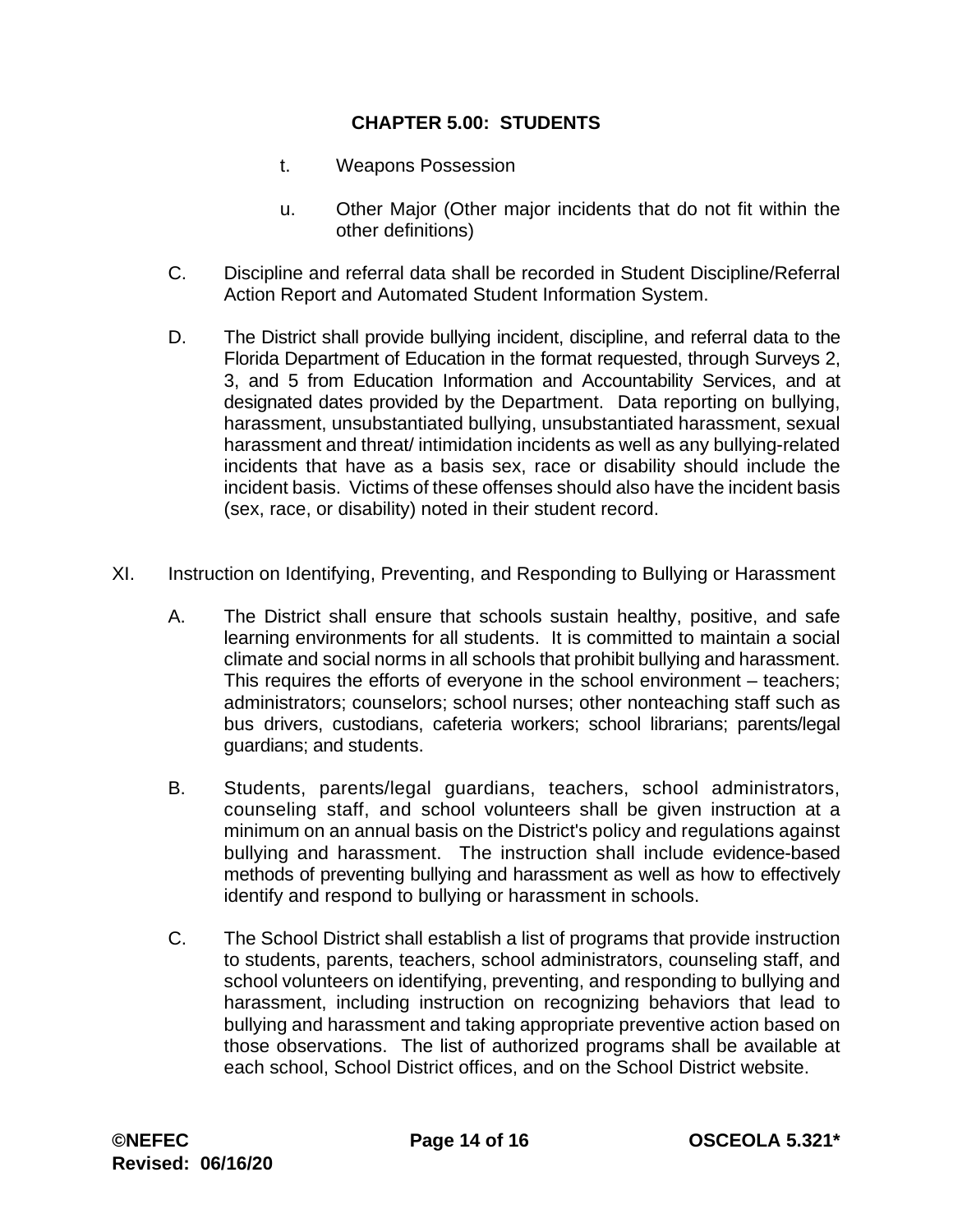This list may include, but not be limited to, the following programs:

- *Creating Character in Osceola County;*
- *Positive Behavior Interventions & Support (PBIS);*
- *Second Step;*
- *Too Good For Drugs & Violence; and*
- *Why Try*
- XII. Reporting to a Victim's Parents/Legal Guardians the Legal Actions Taken to Protect the Victim

The principal or designee shall by telephone and/or in writing report the occurrence of any incident of bullying or harassment as defined by this policy to the parent or legal guardian of all students involved in accordance with the procedures manual. According to the level of infraction, parents/legal guardians will be notified by telephone and/or writing of actions being taken to protect the student; the frequency of notification will depend on the seriousness of the bullying or harassment incident. Notification must be consistent with the student privacy rights under the applicable provisions of the Family Educational Rights and Privacy Act of 1974 (FERPA).

- XIII. Publicizing the Policy
	- A. At the beginning of each school year, the Superintendent or designee shall, in writing, inform school staff, parents/legal guardians, or other persons responsible for the welfare of a student of the District's student safety and violence prevention policy.
	- B. Each District school shall provide notice to students and staff of this policy through appropriate references in the *Code of Student Conduct*  and employee handbooks and through other reasonable means.
	- C. The Superintendent shall also make all contractors contracting with the District aware of this policy.
	- D. Each school principal shall develop an annual process for discussing the school district policy on bullying and harassment with students in a student assembly or other reasonable format.
	- E. Reminders of the policy and bullying prevention messages such as posters and signs will be displayed around each school and on the District school buses.